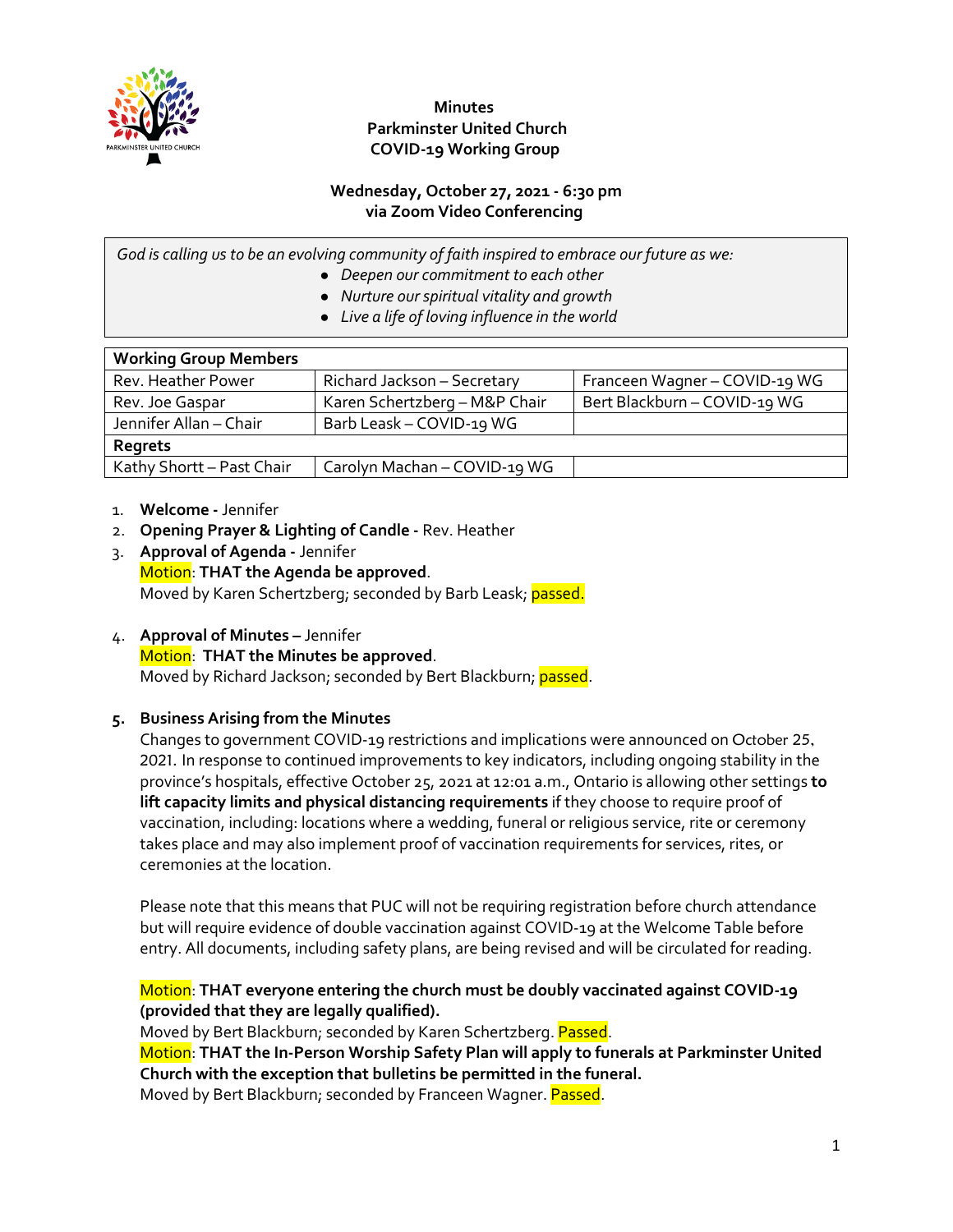

# **Minutes Parkminster United Church COVID-19 Working Group**

Discussion of the In-Person Worship Safety plan indicated a number of clauses that will be omitted or edited. For example, Barb Leask indicated that there must be contact tracing information at the door and a sign outside requiring double vaccination to enter. The Welcome Table is to have a signin sheet, which will require the names, phone numbers and number in each party be recorded; the Welcome Table Procedure will be revised.

**Action:** Melanie to create front-door sign and sign-in checklist.

The Usher Procedure will also be revised. Membership will need to organize volunteers. A seating plan will not be required and singing by the congregation will not be allowed until further notice.

Capacity limits for rental and church groups will be lifted, however all renters and users will to have someone *checking* proof of double vaccination. Note that with respect to rental and church group safety plans, these will be amended to *require* double vaccination.

**Action:** Kathy Shortt will ensure that all safety plans will include double vaccination and that this provision will be forwarded to Council for passing.

Motion: **THAT the Mindful Makers safety plan be approved be approved with that amendment that double vaccination be required for all those eligible**.

Moved by Bert Blackburn; seconded by Karen Schertzberg; passed.

The Communication Plan will be revised as necessary; however, the In-Person Worship Safety Plan is our priority and will be emailed to internet users and either mailed or hand delivered to others. A tab on the website will be created to house the safety plan and other related information. A video explaining in-person worship cannot be completed in the short timeframe available before our November 14<sup>th</sup> return to worship in the sanctuary as part of hybrid worship. A dress rehearsal of hybrid services will be held on November  $7<sup>th</sup>$  at the 10:00 a.m. service, with members of Council and the COVID-19 Working Group in attendance, including practice for ushers and for the welcoming table.

# **6. New Business**

With our return to the church building, there was discussion of the need to have church personnel back in the building, in particular, custodian Allen Switzer and office administrator Melanie Chisholm. Allen has resumed his normal hours, which appear to be sufficient to sanitize the Sanctuary after services. Melanie will likely need to come into the building more often although her 25 hours/week will not change.

**Action:** Karen Schertzberg to discuss with Melanie how to structure her hours between home and being in the church office as she gradually returns to more normal church duties.

**7. Action:** Jennifer is to alert Council that the Working Group has made changes to the various safety plans as required by the new provincial guidelines. **Action:** Jennifer is to inform Melanie that church committee meetings are suspended until safety plans are revised and approved at the next council meeting.

#### **8. Closing Prayer - Rev. Joe**